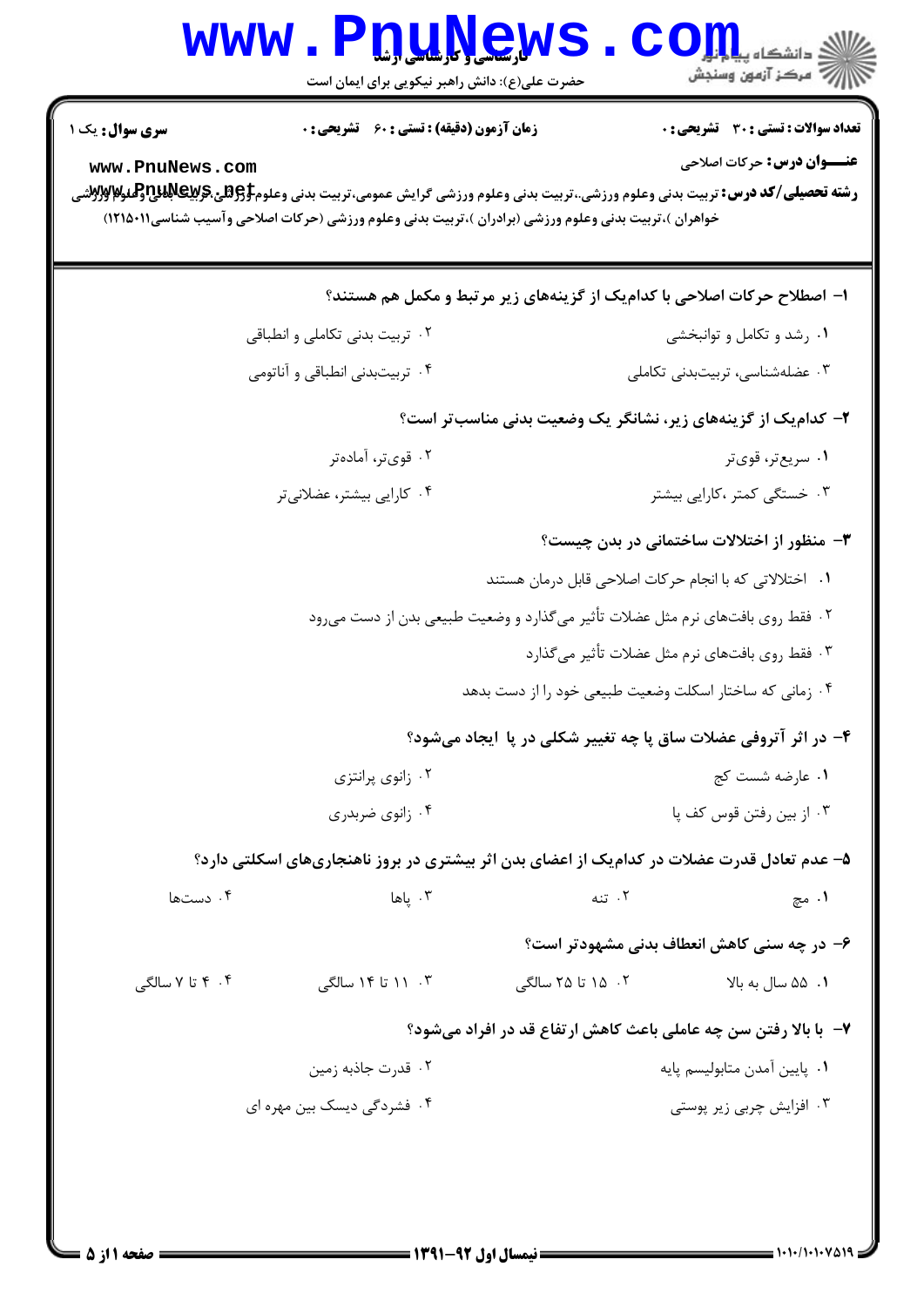| WWW                                                                                                                     | <b>VILLAND IN</b><br>حضرت علی(ع): دانش راهبر نیکویی برای ایمان است                                                                                                                                                                                                                                       |                                                                          | ≦ دانشکاه پی <mark>ا ب</mark> ا ت <mark>و</mark> ر<br>رُ⁄ آمرڪز آزمون وسنڊش       |  |  |
|-------------------------------------------------------------------------------------------------------------------------|----------------------------------------------------------------------------------------------------------------------------------------------------------------------------------------------------------------------------------------------------------------------------------------------------------|--------------------------------------------------------------------------|-----------------------------------------------------------------------------------|--|--|
| <b>سری سوال : ۱ یک</b><br>www.PnuNews.com                                                                               | <b>زمان آزمون (دقیقه) : تستی : 60 ٪ تشریحی : 0</b><br><b>رشته تحصیلی/کد درس:</b> تربیت بدنی وعلوم ورزشی.،تربیت بدنی وعلوم ورزشی گرایش عمومی،تربیت بدنی وعلوم <b>‡وGیتیEپیآپلناپوتوگلو۷و</b> کوتش<br>(خواهران )،تربیت بدنی وعلوم ورزشی (برادران )،تربیت بدنی وعلوم ورزشی (حرکات اصلاحی وآسیب شناسی۱۲۱۵۰۱۱ |                                                                          | <b>تعداد سوالات : تستی : 30 ٪ تشریحی : 0</b><br><b>عنـــوان درس:</b> حرکات اصلاحی |  |  |
|                                                                                                                         | ۸–  چنانچه مرکز ثقل اندامهای مختلف بدن از مفصل مربوطه عبور کند، وضعیت گشتاور نیروها در اندام <u>به تر تیب</u> به چه صورت                                                                                                                                                                                 |                                                                          | است؟                                                                              |  |  |
| ۰۲ صفر، تعادل در اندام برقرار می شود                                                                                    |                                                                                                                                                                                                                                                                                                          |                                                                          | ۰۱ صفر، تعادل در اندام برهم می خورد                                               |  |  |
| ۰۴ یک ، تعادل در اندام برقرار می شود                                                                                    |                                                                                                                                                                                                                                                                                                          | ۰۳ یک ، تعادل در اندام برهم می خورد                                      |                                                                                   |  |  |
|                                                                                                                         | ۹– در مشاهده وضعیت ستون فقرات از جهت جانبی یا کناری، کدام یک از موارد زیر مد نظر قرار میگیرد؟                                                                                                                                                                                                            |                                                                          |                                                                                   |  |  |
|                                                                                                                         | ۰۲ وضعيت پوست بدن                                                                                                                                                                                                                                                                                        |                                                                          | ٠١ حالت شانهها                                                                    |  |  |
| ۰۴ بررسي وضعيت زانوها                                                                                                   |                                                                                                                                                                                                                                                                                                          | ۰۳ بررسی وضعیت قوسهای ستون فقرات                                         |                                                                                   |  |  |
|                                                                                                                         | +ا– دامنه طبیعی خمشدن به عقب (هایپر اکستنشن) ستون فقرات پشتی و کمری چند درجه است؟                                                                                                                                                                                                                        |                                                                          |                                                                                   |  |  |
| ۰۴ درجه                                                                                                                 | ۰۳ درجه                                                                                                                                                                                                                                                                                                  | ۰۲ درجه                                                                  | ۰۱ ۸۵ درجه                                                                        |  |  |
| 11- کدام یک از گزینههای زیر، در رابطه با شکل ظاهری ناهنجاری پشت گرد صحیح است؟                                           |                                                                                                                                                                                                                                                                                                          |                                                                          |                                                                                   |  |  |
|                                                                                                                         | ۰۲ تسهیل فعالیت قلب و دم و بازدم<br>۰۱ شکم تا حدودی میافتد                                                                                                                                                                                                                                               |                                                                          |                                                                                   |  |  |
| ۰۴ کاهش ظرفیت قلب و گردش خون                                                                                            |                                                                                                                                                                                                                                                                                                          | ۰۳ به هم خوردن تعادل قفسه سينه                                           |                                                                                   |  |  |
|                                                                                                                         |                                                                                                                                                                                                                                                                                                          | ۱۲– کدامیک از ناهنجاریهای زیر، نتیجه کاهش انحنای ستون فقرات است؟         |                                                                                   |  |  |
| ۰۴ کیفوز پشتی                                                                                                           | ۰۳ پشت صاف                                                                                                                                                                                                                                                                                               | ۰۲ اسکولیوز                                                              | ۰۱ لوردوز کمری                                                                    |  |  |
| ۱۳- نوع شدید کیفوز که در آن بخش کوچکی از ستون مهرهها (حد فاصل ۲تا ۳ مهره) به صورت زاویهدار بیرون میزند، چه نام<br>دارد؟ |                                                                                                                                                                                                                                                                                                          |                                                                          |                                                                                   |  |  |
| ۰۴ کجپشتی                                                                                                               | ۰۳ قوز                                                                                                                                                                                                                                                                                                   | ٠٢ پشت صاف                                                               | ٠١. پشت تابدار                                                                    |  |  |
| ۱۴- کدام یک از موارد زیر، جزء خطاهای متداول در راه رفتن است؟                                                            |                                                                                                                                                                                                                                                                                                          |                                                                          |                                                                                   |  |  |
| ۰۱ در هنگام راه رفتن پنجه پاها مستقیم رو به جلو باشد                                                                    |                                                                                                                                                                                                                                                                                                          |                                                                          |                                                                                   |  |  |
| ٢. فاصله گامها ١١ تا ١٣ سانتى متر باشد                                                                                  |                                                                                                                                                                                                                                                                                                          |                                                                          |                                                                                   |  |  |
|                                                                                                                         |                                                                                                                                                                                                                                                                                                          | ۰۳ طول گامها به طور متوسط برای مردان ۶۵ سانتیمتر باشد                    |                                                                                   |  |  |
|                                                                                                                         |                                                                                                                                                                                                                                                                                                          | ۰۴ در حین گام برداشتن نیرو به طور مستقیم از پای عقب به سمت بالا وارد شود |                                                                                   |  |  |
| ۱۵– کدامیک از عضلات زیر، در نتیجه استفاده از کفش پاشنه بلند در طولانیمدت، کوتاه میشود؟                                  |                                                                                                                                                                                                                                                                                                          |                                                                          |                                                                                   |  |  |
| ۰۴ جلوی ساق پا                                                                                                          | ۰۳ قدامی کمر                                                                                                                                                                                                                                                                                             | ۰۲ چهار سر ران                                                           | ۰۱ دو قلوی پشت ساق                                                                |  |  |
| صفحه 12ز 5                                                                                                              | <b>= نیمسال اول 92-1391 <del>=====</del></b>                                                                                                                                                                                                                                                             |                                                                          |                                                                                   |  |  |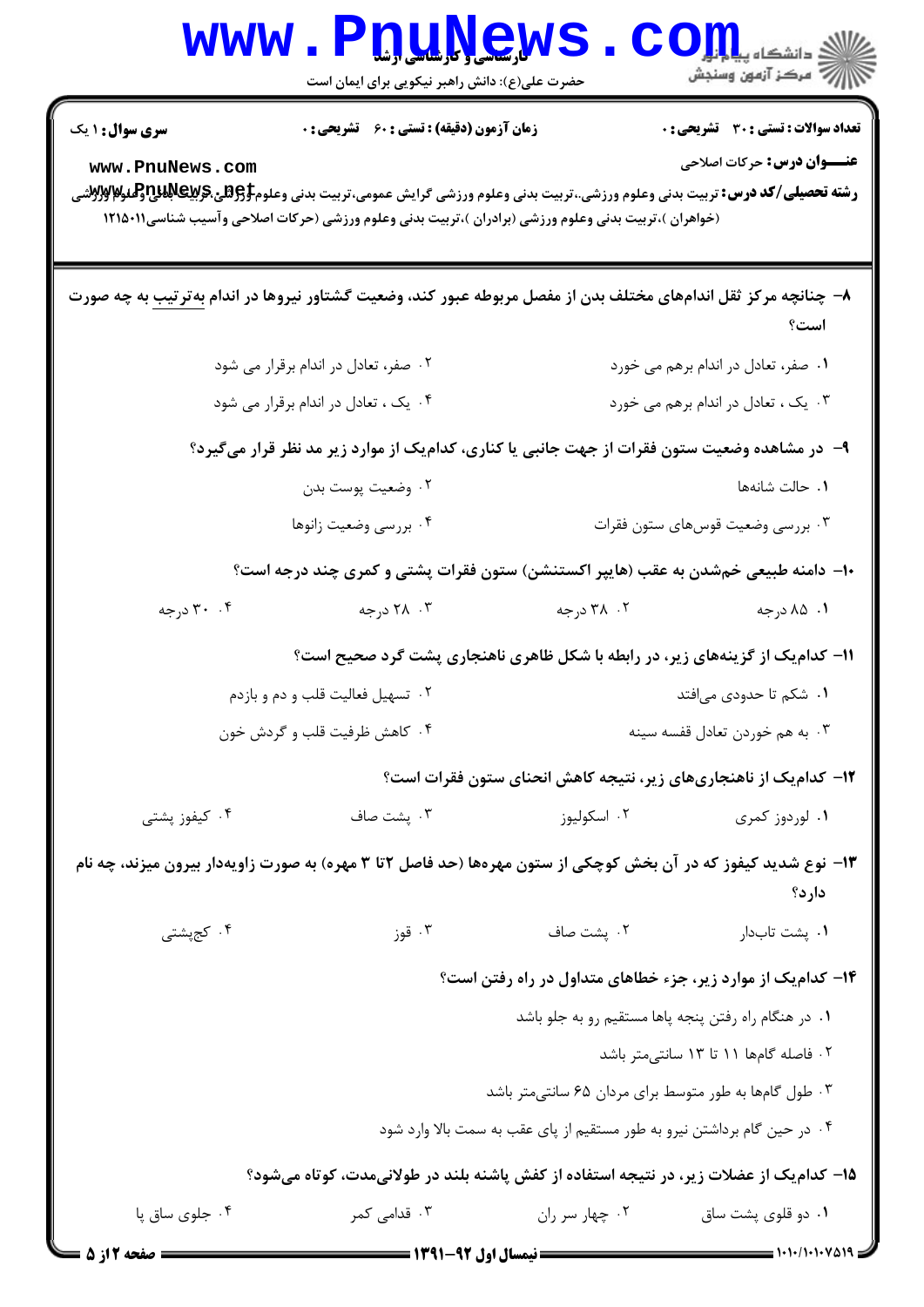## WWW.PnuNews.Com .<br>\||// " مرکز آزمون وسنڊش حضرت علی(ع): دانش راهبر نیکویی برای ایمان است **تعداد سوالات : تستي : 30 ٪ تشريحي : 0 سری سوال : ۱ یک زمان آزمون (دقیقه) : تستی : 60 تشریحی : 0 عنــوان درس: حرکات اصلاحی** www.PnuNews.com **رشته تحصیلی/کد درس:** تربیت بدنی وعلوم ورزشی.،تربیت بدنی وعلوم ورزشی گرایش عمومی،تربیت بدنی وعلوم**‡وBپی،Bپیآپلنلچولواپاپر** (خواهران )،تربیت بدنی وعلوم ورزشی (برادران )،تربیت بدنی وعلوم ورزشی (حرکات اصلاحی وآسیب شناسی ۱۲۱۵۰۱۱ ۱۶- در ناهنجاریهای والگوم زانو، کدامیک از ساختارهای زیر دچار کشیدگی میشود؟ ٠١. ليگامنت جانب خارجي زانو - ليگامنت دلتوئيد ۰۲ لیگامنت و کپسول در جانب خارجی زانو ۰۳ لیگامنت جانب داخلی زانو - لیگامنت دلتوئید

۰۴ لیگامنت و کپسول در جانب خارجی زانو - لیگامنت دلتوئید

## ۱۷– کدامیک از وضعیتهای نشستن صحیح است؟

- ۰۱ باید راحت نشست
- ۲. باید روی صندلی های پایه بلند نشست
- ۰۳ در نشستن باید بخشی از نشیمنگاه روی مبل یا صندلی باشد
- ۰۴ در نشستن باید کل سطح نشیمنگاه روی مبل یا صندلی باشد
- ۱۸- تمرینات اصلاحی برای برطرف کردن ناهنجاری پای کمانی باید بهگونه ای باشد که عضلات بخش .............. و ساق پا و لیگامنتهای بخش داخلی ................. تقویت شود.
- ۰۴ خارجی ران کف یا ۰۳ خا<sub>ر</sub>جي زانو -کف يا
	- ۱۹- وجود۲/۵ ۵ سانتیمتر فاصله بین دو قوزک داخلی پا بیانگر ناهنجاری ................. است.
	- $\mathsf{r}\mathrel{\mathsf{_{\sim}}} \mathrel{\mathsf{_{\sim}}} \mathrel{\mathsf{.}} \mathsf{r}$  $F \leftrightarrow 0.5$  ،  $V$ ۰۴ د, جه ۲  $1 \leftrightarrow 0$ .

**۲۰**- در صافی کف پا، ارتفاع کدامیک از قوسهای کف پا کاهش و پا به طور کامل از بین میرود؟

- ۰۳ قوس طولي خارجي ۰۴ قوس قدامی ۰۱ قوس طولی داخلی سیست ۲۰ قوس عرضی
	- **۲۱** نزدیک شدن شست یا به طرف دومین انگشت یا را چه مینامند؟
	- ۰۳ هالوکس والگوس ۲. انگشت چکشی **۱.** انگشت چنگالی بونيون  $\cdot$ ۴

## ۲۲- ناهنجاری پای پهن، در اثر کدام مورد زیر ایجاد میشود؟

۰۲ کاهش ارتفاع قوس طولی خارجی ۰۱ كاهش ارتفاع قوس عرضى ۴ . افزایش ارتفاع قوس عرضی ۰۳ کاهش ارتفاع قوس طولی داخلی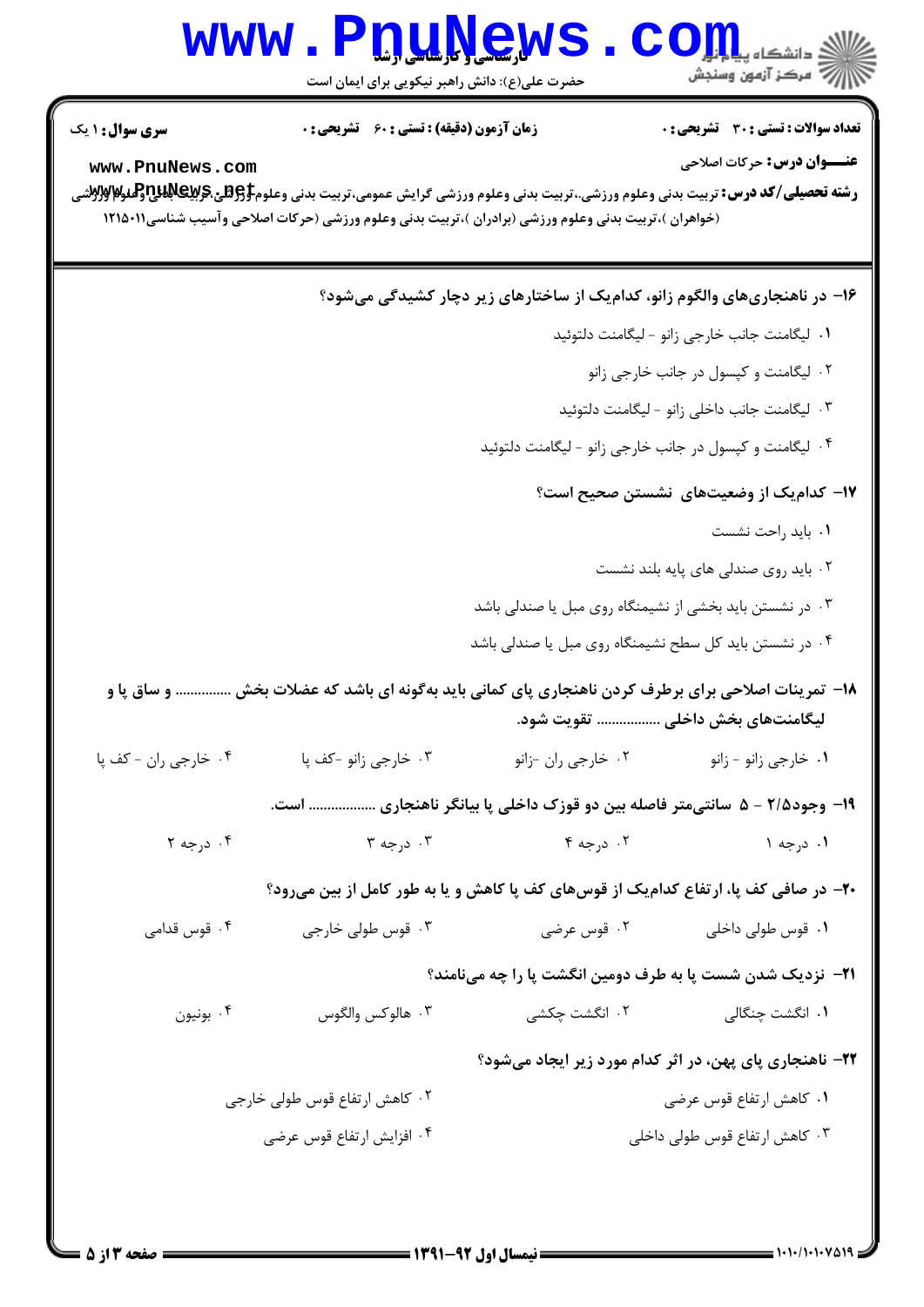| <b>WWW</b>                                                                                                                                                                             | <b>T.I. LJ.J. S. E.J. V</b><br>حضرت علی(ع): دانش راهبر نیکویی برای ایمان است |                                                                                                      | ن دانشگاه پ <b>یا یا با<mark>ر</mark></b><br>رِ ۖ مرڪز آزمون وسنڊش                |
|----------------------------------------------------------------------------------------------------------------------------------------------------------------------------------------|------------------------------------------------------------------------------|------------------------------------------------------------------------------------------------------|-----------------------------------------------------------------------------------|
| <b>سری سوال : ۱ یک</b><br>www.PnuNews.com<br><b>رشته تحصیلی/کد درس:</b> تربیت بدنی وعلوم ورزشی.،تربیت بدنی وعلوم ورزشی گرایش عمومی،تربیت بدنی وعلوم <b>‡\$Bپیچلالاتی لوگلو#Ayyy</b> شی | <b>زمان آزمون (دقیقه) : تستی : 60 ٪ تشریحی : 0</b>                           | (خواهران )،تربیت بدنی وعلوم ورزشی (برادران )،تربیت بدنی وعلوم ورزشی (حرکات اصلاحی وآسیب شناسی۱۲۱۵۰۱۱ | <b>تعداد سوالات : تستی : 30 ٪ تشریحی : 0</b><br><b>عنـــوان درس:</b> حرکات اصلاحی |
|                                                                                                                                                                                        |                                                                              |                                                                                                      | <b>۲۳</b> - در تمرینهای اصلاحی تنفسی تأکید بر چیست؟                               |
|                                                                                                                                                                                        | ۰۲ بازدم صحیح                                                                |                                                                                                      | ۱. دم صحیح                                                                        |
|                                                                                                                                                                                        | ۰۴ تمرين كردن قبل از غذا                                                     |                                                                                                      | ۰۳ تخليه وضعيتي                                                                   |
|                                                                                                                                                                                        |                                                                              | ۲۴- کدام یک از عوارض زیر، در افرادی که گردپشتی دارند، ایجاد میشود؟                                   |                                                                                   |
| ۰۲ کاهش قوس پشتی                                                                                                                                                                       |                                                                              |                                                                                                      | ٠١ كاهش سطح اسيدلاكتيك در بافتها                                                  |
| ۰۴ افزایش سطح اسیدلاکتیک در بافتها                                                                                                                                                     |                                                                              | ۰۳ افزایش قوس کمری                                                                                   |                                                                                   |
|                                                                                                                                                                                        | گرفته میشود و حجم  ریهها افزایش مییابد.                                      |                                                                                                      | ۲۵– در تنفس شکمی از عضله دیافراگم کمک                                             |
| ۰۴ بیشتری- عرضی                                                                                                                                                                        | ۰۳ بیشتری- طولی                                                              | ۰۲ کمتری-عرضی                                                                                        | ۰۱ کمتری- طولی                                                                    |
|                                                                                                                                                                                        |                                                                              | ۲۶- کدام یک از موارد زیر، در کنترل تعادل بدن فاقد نقش است؟                                           |                                                                                   |
| ۰۴ گیرندههای حسی                                                                                                                                                                       | ۰۳ گوش داخلی                                                                 | ۰۲ گوش خارجي                                                                                         | <b>۱.</b> چش <sub>م'</sub> ها                                                     |
|                                                                                                                                                                                        |                                                                              | ۲۷– کدامیک از آزمونهای زیر، حفظ تعادل را در حالت سکون ارزیابی میکند؟                                 |                                                                                   |
|                                                                                                                                                                                        | ۰۲ ایستادن با چشمهای باز روی یک پا                                           | ۰۱ دویدن روی یک خط مستقیم                                                                            |                                                                                   |
|                                                                                                                                                                                        | ۰۴ ایستادن                                                                   | ۰۳ راه رفتن                                                                                          |                                                                                   |
|                                                                                                                                                                                        |                                                                              | ۲۸– کدامیک از جملههای زیر، درباره تمرینهای ″رهایی از فشار ″ صحیح است؟                                | تمرینهای رهایی از فشار                                                            |
|                                                                                                                                                                                        |                                                                              | ۰۱ فقط به صورت عمومی و در سطح کل بدن انجام می شود                                                    |                                                                                   |
|                                                                                                                                                                                        |                                                                              |                                                                                                      | ۰۲ بهترین نوع تمرینها هستند                                                       |
|                                                                                                                                                                                        |                                                                              |                                                                                                      | ۰۳ را فقط به صورت موضعی انجام میدهند                                              |
|                                                                                                                                                                                        |                                                                              | ۰۴ را میتوان در سطح کل بدن یا به صورت موضعی انجام داد                                                |                                                                                   |
|                                                                                                                                                                                        |                                                                              | ۲۹- کدام یک از موارد زیر، در نتیجه فشار روانی- عضلانی در بدن ایجاد میشود؟                            |                                                                                   |
|                                                                                                                                                                                        | ۰۲ عروق تنگ میشود                                                            |                                                                                                      | ٠١ تعداد ضربان قلب كاهش مى يابد                                                   |
|                                                                                                                                                                                        | ۰۴ خستگی دیرتر ایجاد می شود                                                  |                                                                                                      | ۰۳ هماهنگی عصبی -عضلانی افزایش مییابد                                             |
|                                                                                                                                                                                        |                                                                              |                                                                                                      |                                                                                   |